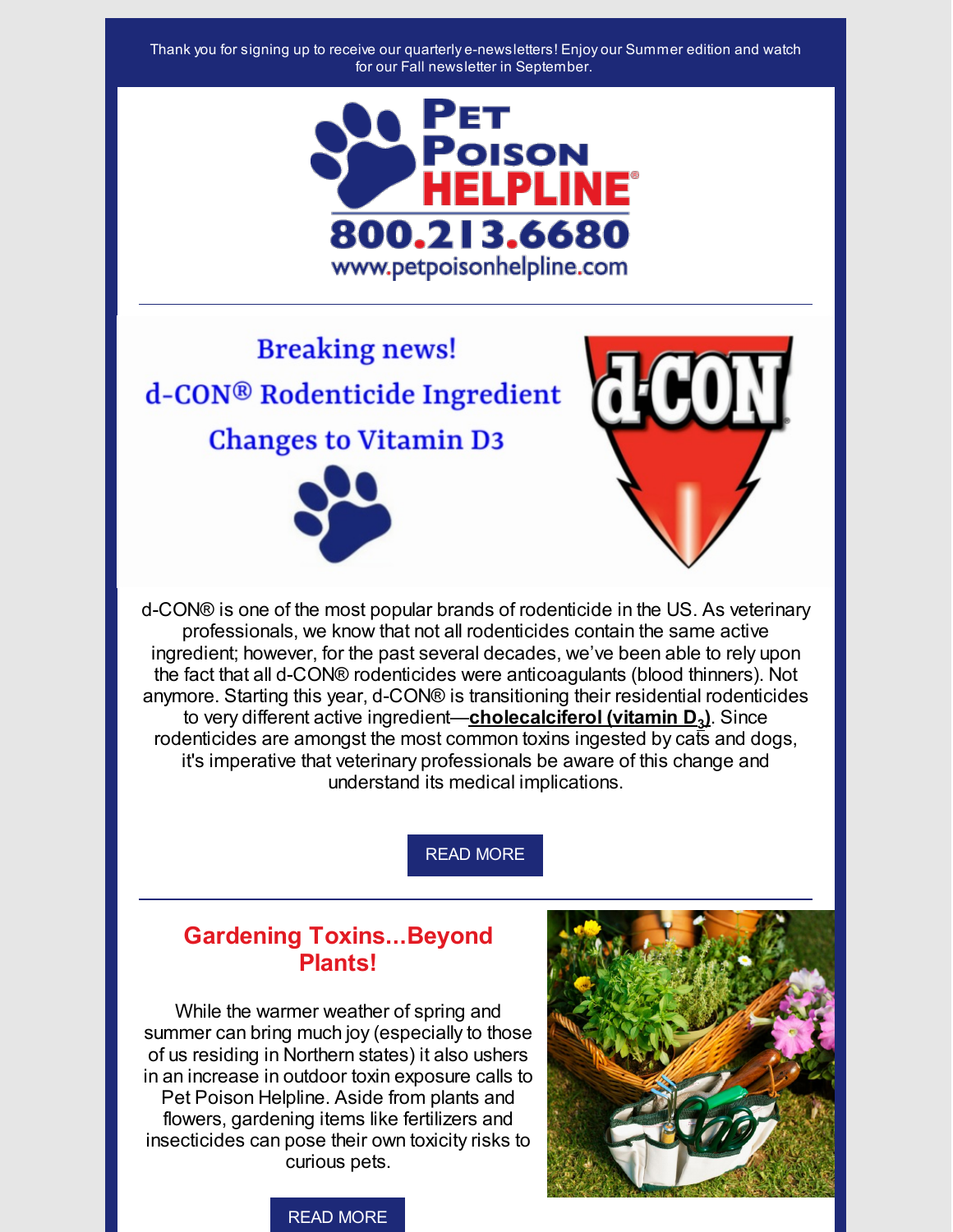## **Doobs and Don'ts**

With marijuana currently legalized recreationally in 9 states and medically in 30 states Pet Poison Helpline has seen a 450% increase in exposures. Share this helpful infographic with your clients and help prevent more exposures!



# **Join Our Team!**



#### **Now accepting applicants for future positions!**

We are currently accepting CVT, RVT, LVT, and DVM applicants for future opportunities-come see why we've been named a Top Workplace for 8 years! If interested please submit your cover letter and resume to [careers@safetycall.com](mailto:careers@safetycall.com). We recommend keeping an eye on our [careers](http://www.petpoisonhelpline.com/veterinarians/job-opportunities/) page for any changes in our hiring needs!

Are you attending the AVMA Conference in Denver, CO July 13-17th? If so, be sure to stop by our booth **(#1735)** to say hello!

[LEARN](http://www.petpoisonhelpline.com/veterinarians/job-opportunities/) MORE

## **Free RACE Approved CE!**

Join us for our upcoming free RACEapproved webinars:

#### **August 23rd at 12pm CST** *Rodenticide Revoluition: d-CON says, "Good-bye anticoagulants, hello Vitamin D."*

**September 25th at 12pm CST** *Updates on Marijuana Intoxications*

Be sure to mark your calendars and register!



[LEARN](http://www.petpoisonhelpline.com/veterinarians/webinars/) MORE

### **Webinar Archive**

Did you know you can watch any of our archived webinars and receive NYSED and RACE-approved CE credit at no cost to you? Continue learning with our online webinars!